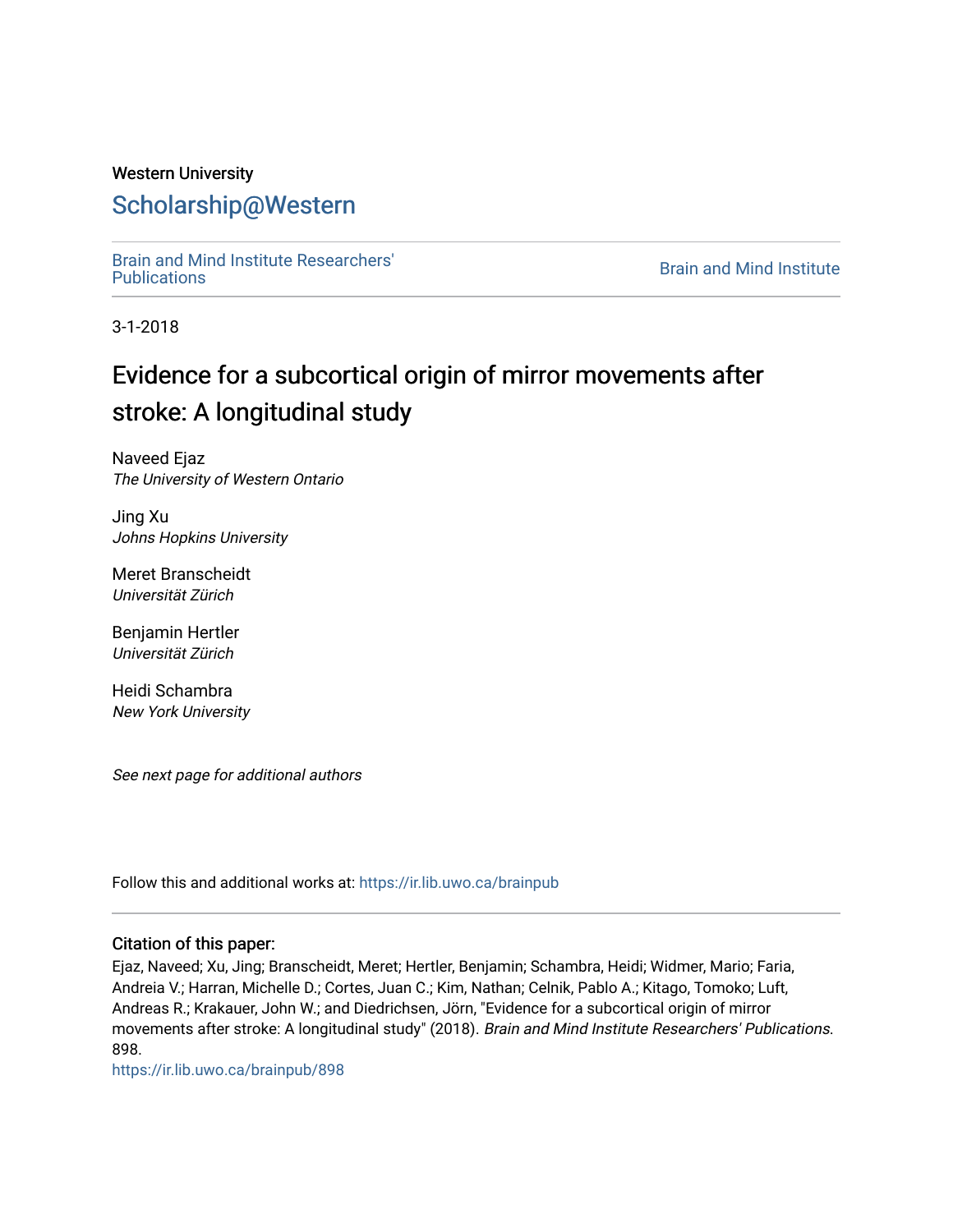#### Authors

Naveed Ejaz, Jing Xu, Meret Branscheidt, Benjamin Hertler, Heidi Schambra, Mario Widmer, Andreia V. Faria, Michelle D. Harran, Juan C. Cortes, Nathan Kim, Pablo A. Celnik, Tomoko Kitago, Andreas R. Luft, John W. Krakauer, and Jörn Diedrichsen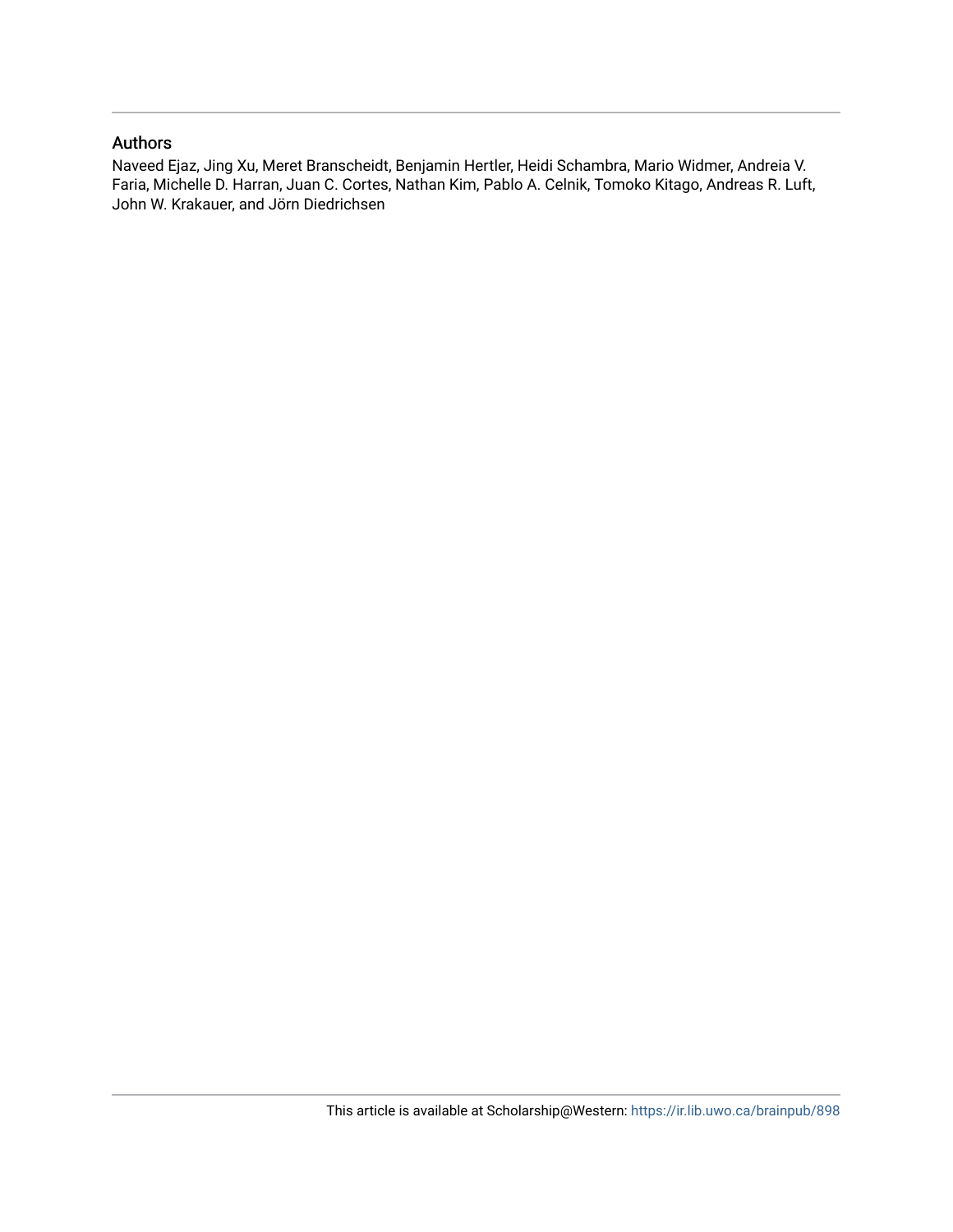

# Evidence for a subcortical origin of mirror movements after stroke: a longitudinal study

Naveed Ejaz,<sup>1,\*</sup> Jing Xu,<sup>2,\*</sup> Meret Branscheidt,<sup>3,4</sup> Benjamin Hertler,<sup>3</sup> Heidi Schambra,<sup>5</sup> Mario Widmer,<sup>3,6</sup> Andreia V. Faria,<sup>7</sup> Michelle D. Harran,<sup>2</sup> Juan C. Cortes,<sup>2</sup> Nathan Kim,<sup>2</sup> Pablo A. Celnik,<sup>4</sup> Tomoko Kitago,<sup>8</sup> Andreas R. Luft,<sup>3,6</sup> John W. Krakauer<sup>2,4</sup> and Jörn Diedrichsen<sup>1</sup>

\*These authors contributed equally to this work.

Following a stroke, mirror movements are unintended movements that appear in the non-paretic hand when the paretic hand voluntarily moves. Mirror movements have previously been linked to overactivation of sensorimotor areas in the non-lesioned hemisphere. In this study, we hypothesized that mirror movements might instead have a subcortical origin, and are the by-product of subcortical motor pathways upregulating their contributions to the paretic hand. To test this idea, we first characterized the time course of mirroring in 53 first-time stroke patients, and compared it to the time course of activities in sensorimotor areas of the lesioned and non-lesioned hemispheres (measured using functional MRI). Mirroring in the non-paretic hand was exaggerated early after stroke (Week 2), but progressively diminished over the year with a time course that parallelled individuation deficits in the paretic hand. We found no evidence of cortical overactivation that could explain the time course changes in behaviour, contrary to the cortical model of mirroring. Consistent with a subcortical origin of mirroring, we predicted that subcortical contributions should broadly recruit fingers in the non-paretic hand, reflecting the limited capacity of subcortical pathways in providing individuated finger control. We therefore characterized finger recruitment patterns in the non-paretic hand during mirroring. During mirroring, nonparetic fingers were broadly recruited, with mirrored forces in homologous fingers being only slightly larger (1.76 times) than those in non-homologous fingers. Throughout recovery, the pattern of finger recruitment during mirroring for patients looked like a scaled version of the corresponding control mirroring pattern, suggesting that the system that is responsible for mirroring in controls is upregulated after stroke. Together, our results suggest that post-stroke mirror movements in the non-paretic hand, like enslaved movements in the paretic hand, are caused by the upregulation of a bilaterally organized subcortical system.

- 1 Brain and Mind Institute, Western University, London, Canada
- 2 Department of Neurology, Neuroscience, Johns Hopkins University, Baltimore, USA
- 3 Department of Neurology, University of Zurich, Zurich, Switzerland
- 4 Department of Physical Medicine and Rehabilitation, Johns Hopkins University, Baltimore, USA
- 5 Department of Neurology, New York University, New York, USA
- 6 Cereneo Center for Neurology and Rehabilitation, Vitznau, Switzerland
- 7 Department of Radiology, Johns Hopkins University, Baltimore, USA
- 8 Burke Medical Research Insititute, Weill Cornell Medicine, New York, USA

Correspondence to: Naveed Ejaz

Brain and Mind Institute, Western University, London, Canada E-mail: nejaz2@uwo.ca

Keywords: mirror movements; stroke; recovery; corticospinal; reticulospinal

**Abbreviation:** BOLD = blood oxygen level-dependent;  $M1$  = primary motor cortex;  $S1$  = primary somatosensory cortex

Received April 21, 2017. Revised November 17, 2017. Accepted November 23, 2017. Advance Access publication January 31, 2018 © The Author(s) (2018). Published by Oxford University Press on behalf of the Guarantors of Brain. All rights reserved. For Permissions, please email: journals.permissions@oup.com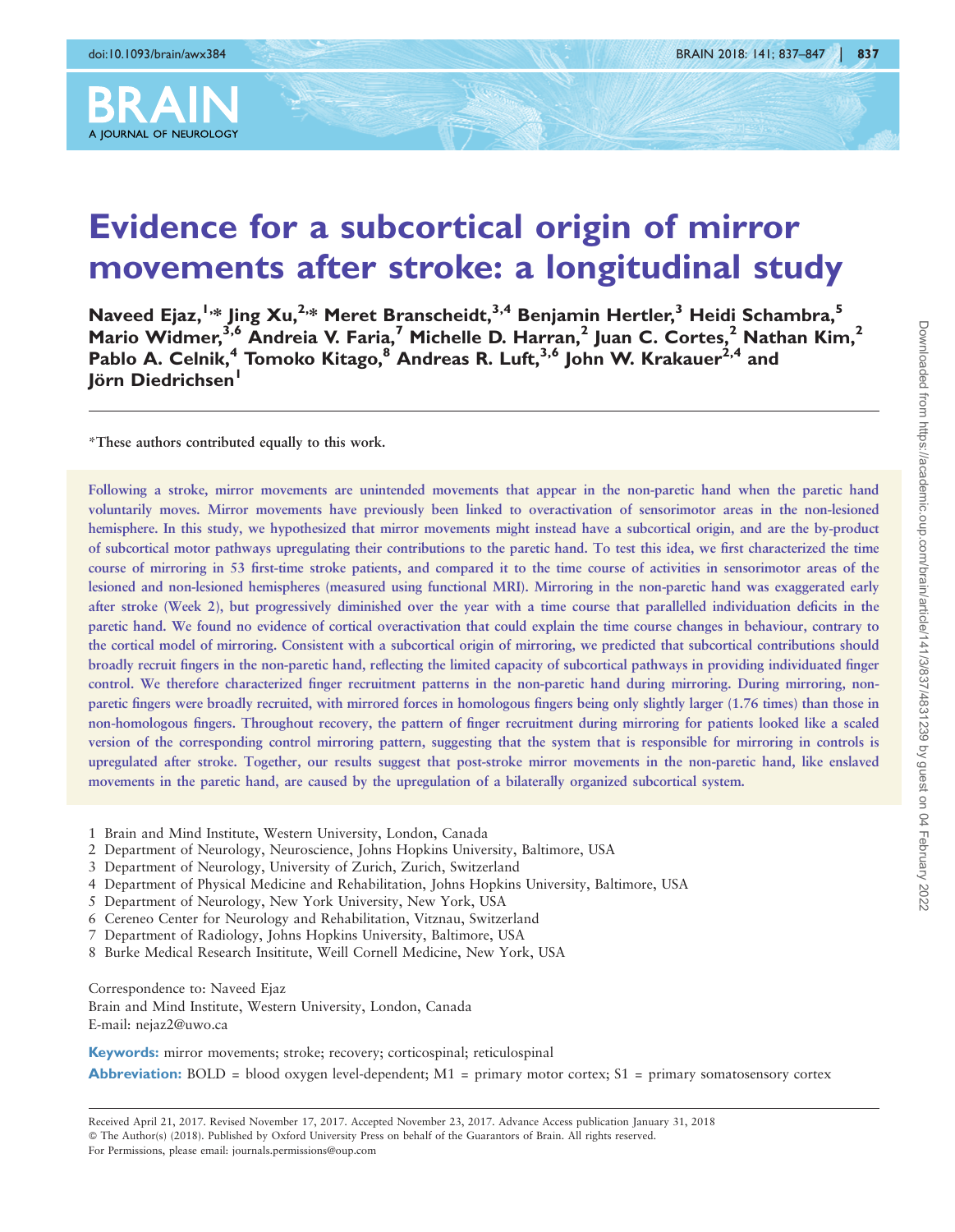## Introduction

Mirror movements are unintended movements that appear in the passive hand when the active hand voluntarily moves. Even healthy individuals show low levels of mirror movements, which increase proportionally with the applied force level [\(Todor and Lazarus, 1986](#page-12-0); [Armatas](#page-12-0) et al.[, 1996](#page-12-0)). Mirroring is especially prominent after stroke, with patients' attempts to move their paretic hand often resulting in exaggerated involuntary movements in their non-paretic hand ([Cernacek, 1961; Nelles](#page-12-0) et al., [1998](#page-12-0); Kim et al.[, 2003, 2015\)](#page-12-0). The occurrence and evolution over time of mirror movements provide a potential window into post-stroke reorganization of the motor system. Despite this potential importance, no work has carefully characterized the time course and pattern of mirror movements after stroke, and little is known about the phenomenon's locus of origin.

One possible cause for mirror movements is that they arise due to overactivation of the non-lesioned hemisphere after stroke [\(Cincotta and Ziemann, 2008](#page-12-0)). This overactivation could be maladaptive, or exist to provide compen-satory control of the paretic hand [\(Di Pino](#page-12-0) et al., 2014). Either way, activity in the non-lesioned sensorimotor areas would lead to mirror movements by activating the nonparetic hand via the crossed corticospinal tract. Consistent with this idea, functional MRI studies have reported increased activity in the non-lesioned sensorimotor cortex post-stroke ([Cramer](#page-12-0) et al., 1997; [Wittenberg](#page-12-0) et al., [2000](#page-12-0); Kim et al.[, 2003](#page-12-0); Ward et al.[, 2003\)](#page-12-0).

Alternatively, post-stroke mirror movements could be caused by the activity of phylogenetically-older subcortical motor circuits that contribute to control. The importance of these subcortical pathways in hand function was clearly demonstrated by [Lawrence and Kuypers \(1968](#page-12-0)a) who performed bilateral interruptions of the pyramidal tracts. They showed that subcortical pathways originating in the brainstem (i.e. rubrospinal, reticulospinal) can provide the substrate for substantial recovery of hand function following corticospinal damage, even though their capacity for fine individuation of finger movements was limited. Given their limited ability for fine-fractionated control, a post-stroke upregulation in these subcortical pathways has been proposed to give rise to intrusive movements (synergies) in the paretic upper-limb (Sukal et al.[, 2007](#page-12-0); Lan et al.[, 2017; Xu](#page-12-0) et al.[, 2017\)](#page-12-0). We propose that mirror movements could be similar intrusive movements in the non-paretic hand that also arise due to upregulated subcortical motor pathways post-stroke. Specifically, strong bilateral organization of these subcortical pathways make them ideally-suited to produce mirror movements: individual axons originating in the ponto-medullary reticular formation project bilaterally onto ipsi- ( $\sim$ 60%) and contralateral ( $\sim$ 40%) sections of the spinal cord (Sakai et al.[, 2009\)](#page-12-0), and activate upper-limb muscles on either side of the body ([Hirschauer and](#page-12-0) [Buford, 2015\)](#page-12-0).

The aim of our study was therefore to determine whether post-stroke mirror movements in the non-paretic hand are generated cortically or subcortically. To do this, we provide a careful characterization of the year-long changes in mirror movements in 53 first-time stroke patients. We first compared the time course of non-paretic mirroring with the time course of non-lesioned sensorimotor activity measured with functional MRI. We predicted that if non-paretic mirroring was generated cortically, then larger degrees of mirroring should be associated with greater non-lesioned sensorimotor activity. We also quantified the pattern with which non-paretic fingers were recruited during individuated finger presses with the paretic hand. We hypothesized that a subcortical origin for mirroring should result in a broad recruitment of fingers in the passive hand, reflecting limited ability of brainstem pathways in providing individuated finger control [\(Lawrence and Kuypers, 1968](#page-12-0)b; [Soteropoulos](#page-12-0) et al., 2012). In contrast, we hypothesized that a trans-callosal origin for mirroring should primarily recruit the homologous finger in the non-paretic hand. We based this hypothesis on recent non-invasive imaging work (functional MRI; [Diedrichsen](#page-12-0) et al., 2013, [2017](#page-12-0)) and inva-sive recordings (electrocorticography; [Scherer](#page-12-0) et al., 2009; Liu et al.[, 2010\)](#page-12-0), which demonstrate that the cortical activity patterns for the ipsilateral hand are weaker versions, but otherwise identical to the patterns elicited by the mirrorsymmetric movement on the contralateral hand. If mirror movements are caused by involuntary outflow of this cortical activity, the resulting forces produced should be (up to a scaling factor) exact mirror images of the forces produced by fingers in the active hand.

## Materials and methods

#### **Participants**

Fifty-three patients with hemiparesis [20 female; mean age = 57.4, standard deviation  $(SD) = 14.9$  years] were recruited within the first 2 weeks after stroke. The recovery of paretic hand function is reported in Xu et al[. \(2017\)](#page-12-0), but clinical measures of impairment at the time of recruitment are summarized in Supplementary Fig. 1. Patients were included if they had a first-time unilateral ischaemic stroke and reported unilateral weakness of the upper extremity (Medical Research Council muscle weakness scale  $<$  5). They were excluded if aged  $<$  21 years, their initial upper-limb impairment was too mild (Fugl-Meyer  $> 63/66$ ), or if they had cognitive deficits that could impair task comprehension and performance. Patients with receptive aphasia were excluded to reduce the likelihood that impaired behavioural performance was due to the inability to comprehend task instructions. Excluding aphasic patients led to a bias of right-hemispheric infarcts (36 right), in turn leading to a disproportionately higher ratio of left-handed patients [Goodglass and Quadfasel \(1954\)](#page-12-0) [11 left-hand according to [Oldfield \(1971\)](#page-12-0), 20.8% of patients in the cohort were left-handed]. A comprehensive list of inclusion/exclusion criteria is available from Xu et al[. \(2017\)](#page-12-0).

Fourteen neurologically-healthy participants were also recruited as healthy controls for the study (four female; mean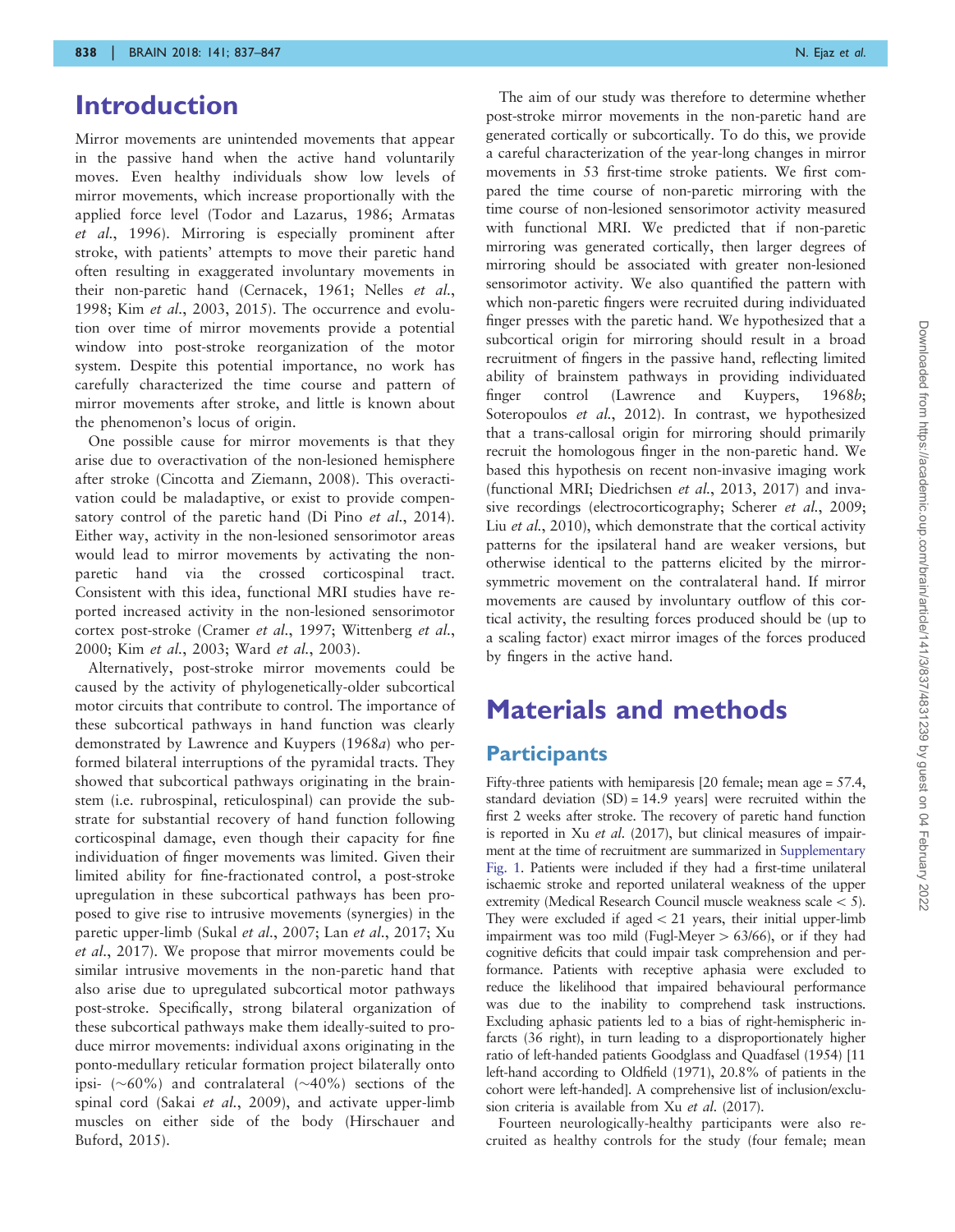<span id="page-4-0"></span> $age = 64.0$ ,  $SD = 8.2$  years). Controls and patients did not differ in age  $[t(65) = 1.60, P = 0.11]$ .

Data were collected across three centres: Johns Hopkins University, University of Zurich, and Columbia University. All experimental procedures were approved by the respective local ethics committee, and written consent was obtained from all participants.

#### Apparatus to measure finger forces

We used a custom-built ergonomic keyboard (Fig. 1A) to measure isometric finger forces generated during the behavioural and functional MRI tasks. During either experiment, participants were instructed to always keep both their hands on the 10 keys of the device. Force transducers beneath each key (Honeywell FS, dynamic range 0–25 N) allowed for the sensitive measurement of finger forces in the instructed hand (Ejaz [et al.](#page-12-0), [2015](#page-12-0); Xu et al.[, 2017\)](#page-12-0) (Fig. 1B), as well as mirrored finger forces in the passive hand ([Diedrichsen](#page-12-0) et al., 2013).

#### Assessment of mirror movements during the behavioural task

Mirror movements for each participant (patients and controls) were assessed over five longitudinal measurement sessions following recruitment ([Table 1\)](#page-5-0); Weeks 2, 4, 12, 24 and 52 poststroke.

During each measurement session, participants performed individuated force presses in the flexion direction with the

instructed finger, while mirrored forces in the fingers of the passive hand were recorded. A visual representation of all 10 fingers was presented on a screen (Fig. 1A). The experiment began by estimating the strength of each finger, measuring two repetitions of the maximum voluntary force of each digit on both hands.

All subsequent trials required the production of isometric fingertip forces at a fraction of the maximum voluntary force for the instructed digit (at 20%, 40%, 60%, 80%). At the start of every trial, a force target-zone (target-force  $\pm 25\%$ ) on a single finger was highlighted in green. This was the cue for participants to make a short force press with the instructed finger to match and maintain the target-force for 0.5 s while keeping the uninstructed fingers in either hand as motionless as possible. The trial was stopped if force on the instructed digit did not exceed 2.5 N in the 2 s following stimulus onset. Trials were presented in sequential order, starting from the left thumb to the left little finger, and ending with the right thumb to the right little finger. Trials were grouped as blocks, with each block consisting of one measurement each for the four target-force levels across the 10 fingers (four target-force levels  $\times$  10 fingers = 40 trials/block). Participants performed four such blocks during each measurement session.

### Quantifying the degree of mirror movements

During each trial, finger presses with the instructed finger resulted in subtle forces in the fingers of the passive hand



Figure 1 Assessment of mirror movements. (A) Both hands were strapped onto an ergonomic hand device capable of measuring isometric forces generated at the fingertips. Controls and patients were instructed to generate isometric forces by making individuated presses to bring the cursor (short white horizontal bars) into the target zone shown in green. During each measurement session, individuated finger presses were made at 20%, 40%, 60% and 80% of the maximum voluntary force (MVF) on that finger. (B) Sample of force traces produced in active and passive hand. Force presses with the instructed finger (thumb in right hand shown in red) resulted in involuntary forces on the passive fingers of the same hand (black), and subtle mirrored forces on the fingers of the passive hand (right). (C) Mirrored force trajectories were similar to that for the instructed finger, especially at higher target force levels. (D) Mirroring was quantified as the linear slope between the peak forces produced by the instructed finger and the peak averaged forces on the passive hand. The linear slope was log-transformed to allow the use of parametric statistical test, but for the purpose of clarity the raw values of the linear slope are reported in all subsequent figures.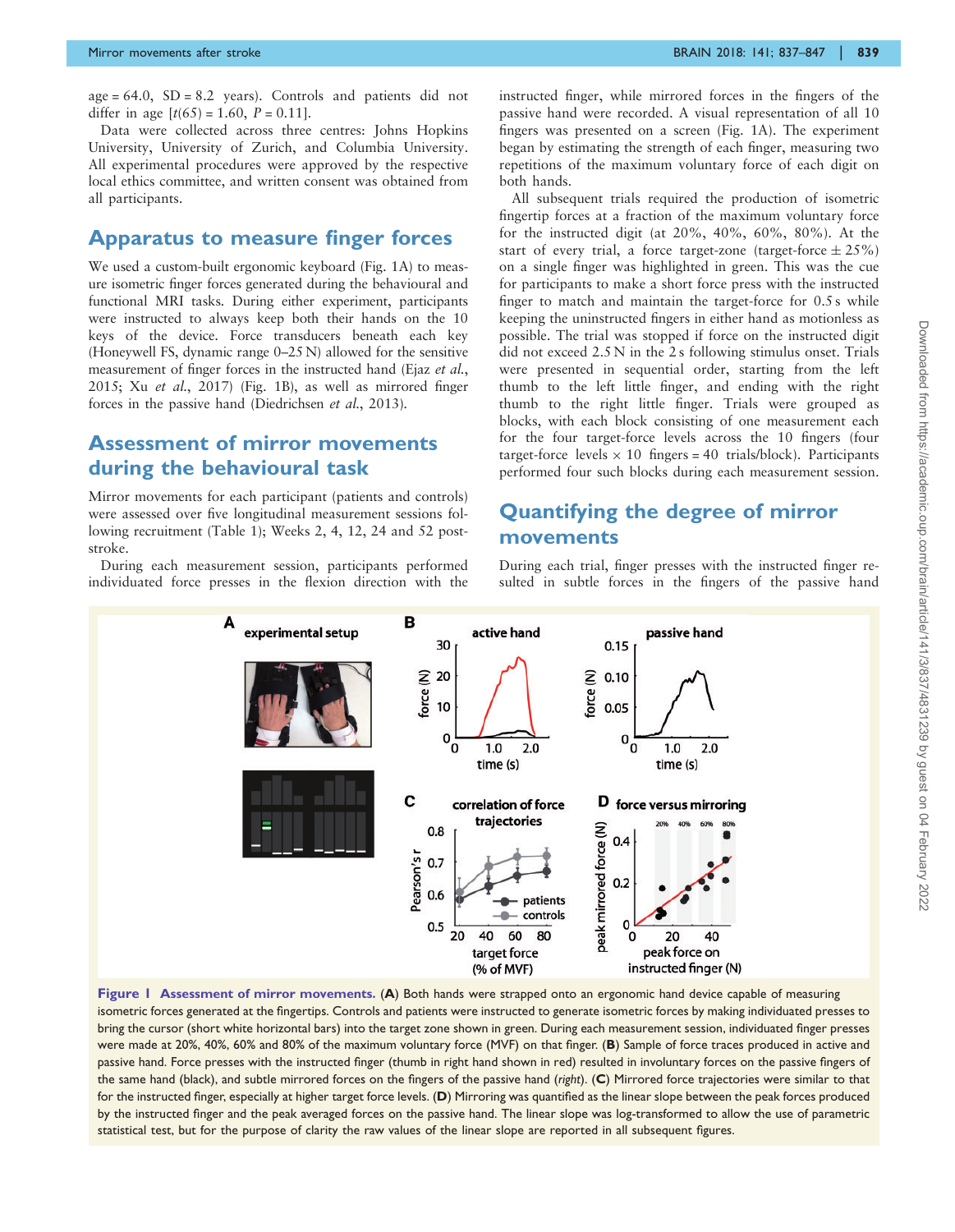| <b>Week</b>                       | $\overline{2}$           | $\overline{4}$ | 12          | 24          | 52          |  |
|-----------------------------------|--------------------------|----------------|-------------|-------------|-------------|--|
| Days (mean $\pm$ SD)              | $10 + 4$                 | $37 + 8$       | $95 + 10$   | $187 + 12$  | $370 + 9$   |  |
| <b>Behavioural experiment</b>     | 53 patients, 14 controls |                |             |             |             |  |
| Measured at week (%)              |                          |                |             |             |             |  |
| <b>Controls</b>                   | 14(100)                  | 10(71)         | 12(86)      | 12(86)      | 12(86)      |  |
| <b>Patients</b>                   | 39(74)                   | 39(74)         | 40 (75)     | 39(74)      | 31(58)      |  |
| Fugl-Meyer (0.25-0.75 percentile) | $(16 - 59)$              | $(34 - 64)$    | $(52 - 66)$ | $(57 - 66)$ | $(59 - 66)$ |  |
| <b>Functional MRI experiment</b>  | 35 patients, 12 controls |                |             |             |             |  |
| Measured at week (%)              |                          |                |             |             |             |  |
| Controls                          | 11(92)                   | 10(83)         | 11(92)      | 11(92)      | 11(92)      |  |
| <b>Patients</b>                   | 24(69)                   | 31(89)         | 27(77)      | 28 (80)     | 19(54)      |  |
| Fugl-Meyer (0.25-0.75 percentile) | $(16 - 60)$              | $(45 - 65)$    | $(59 - 65)$ | $(60 - 66)$ | (64–66)     |  |

<span id="page-5-0"></span>Table 1 Patient information and measurement schedules for the behavioural and functional MRI experiments

A total of 53 patients and 14 age-matched controls were recruited for the study and measured at five different time points over the course of a year. For the behavioural experiment, each participant in the study was on average measured over at least three sessions (patients, 3.5 ± 1.5 sessions; controls, 4.3 ± 1.4), with the overall experimental data being 70.1% complete for patients and 85.7% complete for controls. For the functional MRI experiment, a subset of participants from the cohort were measured (n = 12 controls and n = 35 patients), with the experimental data being 73.7% complete for patients and 90% for controls.

[\(Fig. 1B](#page-4-0)). These mirrored forces were substantially smaller than the forces produced by the instructed finger. Even at the lowest target-force levels, the trajectory of these averaged mirrored forces correlated strongly with those produced by the instructed fingers [\(Fig. 1C](#page-4-0)). This was true for both controls  $[r = 0.63, 95\%$  confidence interval (CI): 0.53–0.72], and patients  $(r = 0.61, 95\%$  CI: 0.56–0.65). These correlations increased monotonically as the target-forces increased, consistent with previous reports that mirrored forces are a function of the force applied with the active hand ([Todor and Lazarus,](#page-12-0) [1986; Armatas](#page-12-0) et al., 1996).

To quantify peak forces produced during mirroring, the resting baseline force on each finger prior to movement was subtracted from the subsequent force trace produced during the trial. Then the peak force  $F_{passive}$  on the passive hand was calculated as the peak averaged force on the fingers during the trial:

$$
F_{passive} = \max_{t} \left( \frac{\sum_{p=1}^{5} |\tilde{F}(t, p)|}{5} \right) \tag{1}
$$

where t is the duration of the trial in seconds, and  $\overline{F}$  are the baseline corrected forces on finger  $p$  of the passive hand. Thus,  $F_{passive}$  indicates the peak averaged force in the passive hand when the active finger produces force.

The passive mirrored force increased approximately linearly with the force exerted by the active hand [\(Fig. 1](#page-4-0)D). To derive a singular metric of the degree of mirroring across the different target force levels, we conducted a regression analysis to estimate the ratio of the peak force on the instructed finger  $F_{active}$ and the peak mirrored force  $(F_{\text{passive}})$ . First, all trials belonging to movements of the same instructed finger were grouped together. We plotted  $F_{active}$  on the x-axis and  $F_{passive}$  for corresponding trials on the y-axis and estimated the best-fit line forced through the origin that described the data points [\(Fig. 1](#page-4-0)D). Sensitivity to outliers was reduced by using robust regression with a b-squared weighting function. To ensure that the passive force was specific to mirroring and not due to spurious finger presses of the passive hand, we only used trials where the correlations between averaged force trajectories across all fingers in the active and passive hands were  $\geqslant$  0.2 to estimate the linear slope.

Finally, to allow for the use of parametric statistics, the regression slope (i.e. the estimate of the ratio) was log-transformed to make it conform better to a normal distribution. This log-slope provides a sensitive measure of mirroring in the passive hand due to movements of the instructed finger. For each participant, the log-slopes associated with the instructed fingers on each hand were averaged to get a composite metric of the degree of mirroring.

#### Quantifying recruitment of fingers during mirror movements

The principal aim of this study was to determine how fingers of the passive hand were recruited during mirroring. To do so, we first calculated the mirroring across all 25 possible combinations of instructed/non-instructed finger pairs. Mirroring across each finger pair  $(i,j)$  was computed as described in the preceding section, by computing the log-slope between the peak force in the instructed finger i, and the peak force on the non-instructed finger  $j$ . The pattern of finger recruitment during mirroring was quantified separately for each participant and measurement session, thereinafter referred to as 'mirroring pattern'.

To determine the degree of homologous mirroring, we averaged the log-slopes for homologous finger pairs  $(i = j)$  across the two hands for each participant. Non-homologous mirroring was determined by averaging log-slopes for all finger pairs where  $i \neq j$ 

#### Estimating changes in mirroring patterns over time

To estimate similarities between mirroring patterns for patients and controls, we first estimated the average mirroring pattern for all controls. This control pattern was then correlated with the corresponding mirroring pattern for each patient, separately for each week. The resulting correlations quantified the similarities between mirroring patterns for patients and controls during recovery. Since the mirroring patterns for controls were themselves estimated in the presence of measurement noise, even a perfect match between patient and control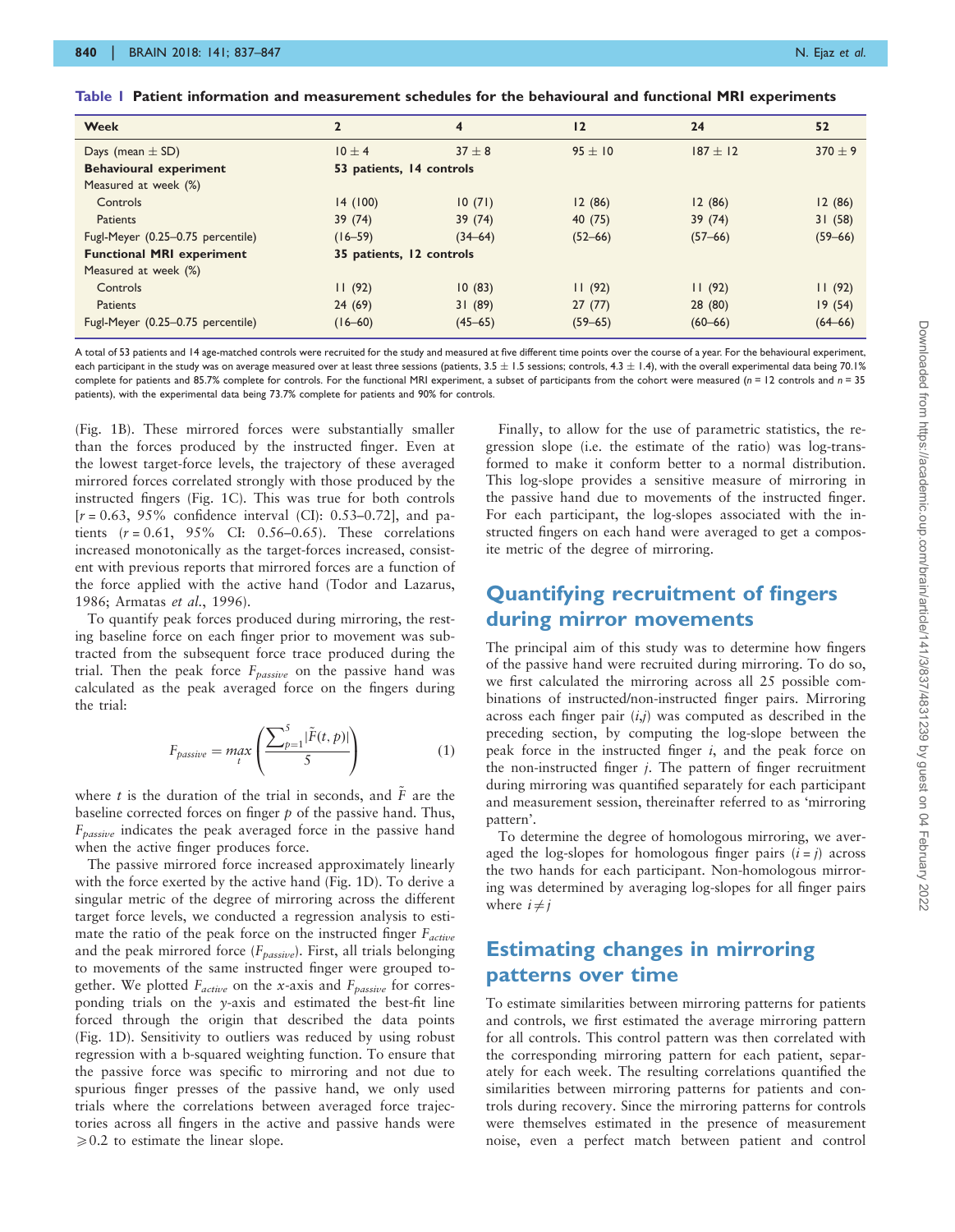mirroring patterns would not result in a correlation of 1. To estimate a noise ceiling for the correlations, we calculated the average correlation of each controls' mirroring pattern with the group mean. As a lower bound, each control's mirroring pattern was also correlated with the group mean in which this participant was removed. These upper and lower bounds therefore specify the range of values correlations between mirroring patterns for control and patients could maximally take given measurement noise.

#### Quantifying finger individuation ability

In addition to the mirrored forces, individuated finger presses also resulted in enslaved forces on the uninstructed fingers of the active hand [\(Fig. 1B](#page-4-0)). These enslaved forces were generally much larger than the associated mirrored forces, and at high force requirements, degraded the participants ability to individuate a single finger (Li et al.[, 1998](#page-12-0)). We quantified the degree of enslaving in the same way as for mirroring, by estimating the log-slope between the peak forces on the instructed and the passive fingers on the active hand, respectively. We have previously used a similar metric to quantify patients' impairment in finger individuation ability after stroke (Xu et al.[, 2017\)](#page-12-0).

### Assessing neural activity associated with individuated finger movements using functional MRI

Cortical activity associated with finger movements was measured in controls and patients at the same time points as for the behavioural measurements, five times over the course of a 1-year period ([Table 1\)](#page-5-0).

Participants were instructed to produce individuated finger movements inside an MRI scanner in a protocol resembling the behavioural task. To reduce scanning time, only four fingers on either hand were tested (ring finger was excluded). Each trial required the production of four short isometric force presses with an instructed finger. Each trial began with the instructed finger highlighted in green for 2 s. A green line then appeared below the finger stimulus as the go-cue for producing a short flexion force press with the instructed finger within 1.9 s. This cue was repeated four times for a total of four repetitive presses with the instructed finger for that trial. A successful finger press required the production of either 1.8 N or 8% of the maximum voluntary force for that finger, whichever was lower. The green line turned blue to signal a successful finger press. Trials were grouped as experimental runs, with each run consisting of three trials for the eight fingers across the two hands (a total of  $3 \times 8 = 24$  trials/run). Trials within each run were presented in pseudo-random order, and participants performed eight runs at each measurement session.

Functional scans during task performance were obtained at three centres on two different 3 T Philips systems (Achieva and Ingenia). Scans were obtained with a 32-channel head-coil using a two-dimensional echo-planar imaging sequence (repetition time = 2 s, 35 slices, 154 volumes per run, slice thickness 2.5 mm, 0 mm gap, in-plane resolution  $2.5 \times 2.5$  mm<sup>2</sup>). Scans obtained in Zurich had 31 slices but were otherwise identical. Within each imaging run, six rest phases lasting 10s were randomly interspersed. A  $T_1$ -weighted anatomical image (3D) MPRAGE sequence,  $1 \times 1 \times 1.2$  mm,  $256 \times 256 \times 170$  mm field of view) was also acquired. For each participant, two diffusion tensor-imaging (DTI) images (repetition time = 6.6 s, 60 slices, 2.2 mm slice thickness,  $212 \times 212$  mm field of view) were also acquired to help quantify the size and location of stroke lesions.

#### Imaging analysis

All functional data were corrected for motion across runs [\(Diedrichsen and Shadmehr, 2005\)](#page-12-0), and co-registered to the  $T_1$  image obtained in the participant's first measurement session (either Week 2 or 4). The raw time-series data were analysed using a generalized-linear model (GLM) with a separate regressor for each finger/hand/imaging run (four fingers  $\times$  two hands  $\times$  eight runs = 64 regressors). Activation for each trial was modelled using a boxcar function (10.88 s) convolved with a standard haemodynamic response function.

Each participants  $T_1$  image was used to reconstruct the pial and white-grey matter surfaces using Freesurfer (Dale [et al.](#page-12-0), [1999](#page-12-0)). Individual surfaces were aligned across participants and registered to match a template using the sulcal-depth map and local curvature as minimization constraints.

The anatomical regions of interest were defined on the group surface using probabilistic cyto-architectonic maps aligned to the average surface (Fischl et al.[, 2008\)](#page-12-0). Surface nodes with the highest probability for Brodmann area (BA4) 2 cm above and below the hand-knob were selected as belonging to M1 (primary motor cortex). Similarly, nodes in the hand-region in S1 (primary somatosensory cortex) were isolated using BA 3a, 3b, 1 and 2 (combined), again 2 cm above and below the hand knob.

Each participants DTI and  $T_1$  images (at first measurement) were used to estimate the size and location of lesions in two regions of interest: (i) cortical grey matter in the sensorimotor cortices (M1/S1) of either hemisphere; and (ii) the corticospinal tract superior to the pyramids. Lesion boundaries were determined independently by radiologist (A.V.F.) and neurologist (M.B.) that were blind to the patients' clinical information and task performance. Detailed information about lesion distribution can be found in Xu et al[. \(2017\)](#page-12-0).

Finally, the parameter estimates from the GLM analysis in M1 and S1 regions of interest with lesion areas excluded, were identified and pre-whitened using the GLM residuals to reduce the effects of estimation noise [\(Walther](#page-12-0) et al., 2015). These pre-whitened parameter estimates quantified the evoked blood oxygen level-dependent (BOLD) activations.

#### Statistical analysis and missing data

As measuring participant data for all five sessions was ambitious, we ended up with an unbalanced experimental design due to missing data across both the behavioural and the functional MRI experiments. The percentages of successfully measured sessions for behavioural and imaging experiments are reported in [Table 1.](#page-5-0)

To deal with the incomplete and unbalanced data in a statistically efficient way, we used a linear mixed-effects model with time-point/conditions as fixed effects and participant as a random effect. The mixed-effects model was estimated using the lme4 package in R (Bates et al.[, 2014](#page-12-0)). Mean estimates (and confidence intervals) were used to provide summary plots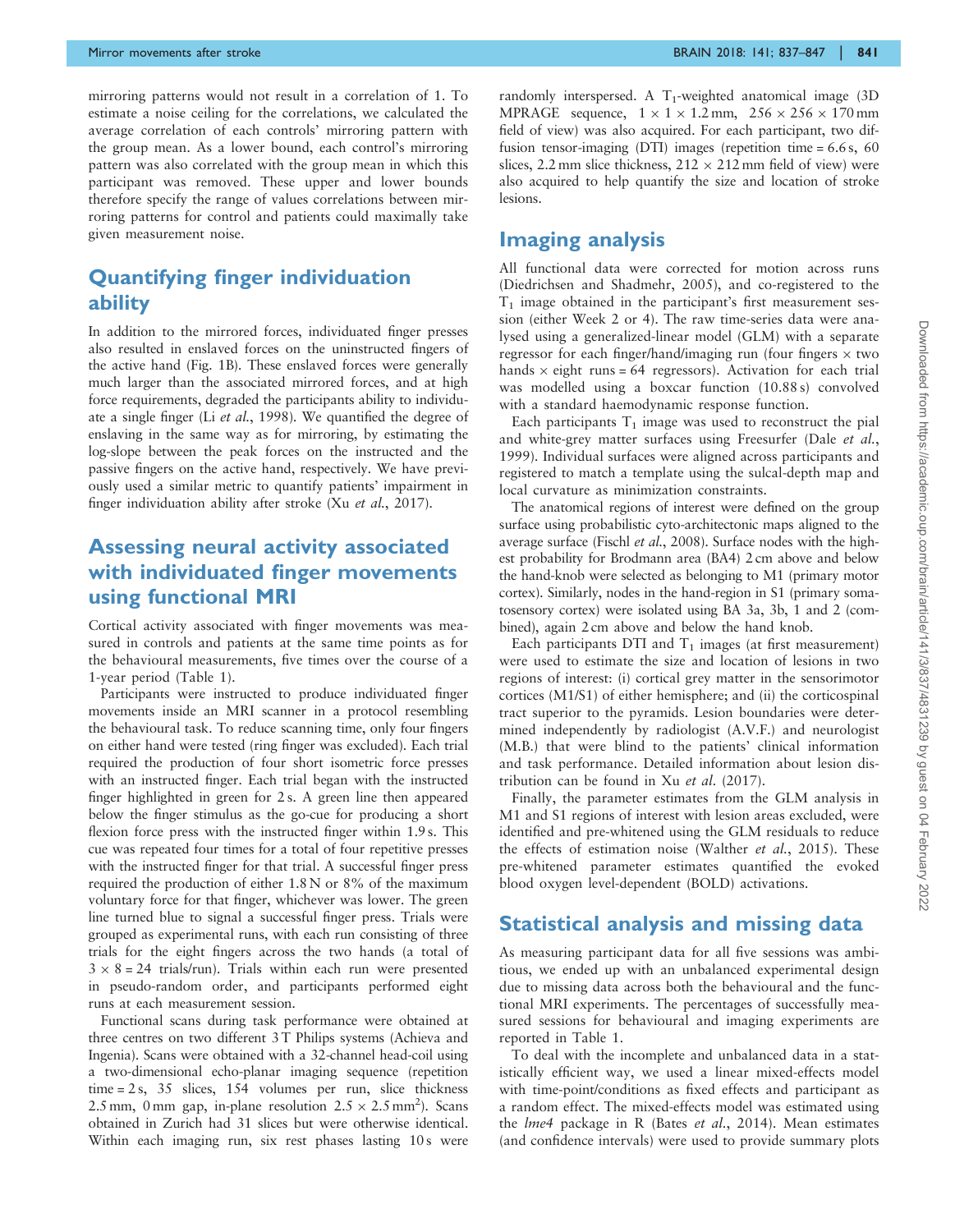<span id="page-7-0"></span>[\(Fig. 3](#page-8-0)D), and we used  $\chi^2$  tests to assess the significance of the fixed effects or their interactions. The use of the mixed-model efficiently solves the missing data problem with using data interpolation (which can induce biases) or data imputation (which is statistically inefficient). All data presented in the text and figures are represented as mean  $\pm$  standard error of the mean (SEM). All statistical tests involving correlations were performed on Fisher Z-transformed values.

## **Results**

### Mirror movements appeared early after stroke and normalized over the year

Using a sensitive behavioural assay, we quantified mirror movements in 53 stroke patients and 14 controls. Patients showed large time course changes in mirroring in the year following a stroke (Fig. 2A). In the first 2 weeks after damage (Week 2), individuated finger presses with the paretic hand resulted in large forces in the non-paretic hand, with 1 N of voluntary force resulting in  $\sim 0.051 \text{ N}$  of averaged mirrored force. In comparison, mirroring in controls was significantly lower than patients  $[0.004 \text{ N}/1 \text{ N}; t(51) = 3.67, P = 0.001]$ . Mirroring in patients subsequently reduced over time  $(\chi^2 = 82.99, P \ll 0.0001)$ . However, even 6 months after stroke, mirroring was still marginally larger in comparison to controls  $[0.007 \text{ N}/1 \text{ N}; t(51) = 1.75, P = 0.087]$ . There was a strong correlation between mirroring during the early and late stages following stroke  $r = 0.73$  ( $P < 0.001$ ), demonstrating that patients who exhibited large mirroring early after stroke continued to do so throughout recovery.

The longitudinal changes in mirroring were remarkably similar to those for the deficits in fine-finger function in the paretic hand (Fig. 2B). After stroke, patients' efforts to produce isometric forces with a single finger resulted in abnormally large forces in the uninstructed fingers of the paretic hand. These enslaved forces signify the loss of finefinger control in patients (Li et al.[, 2003;](#page-12-0) Xu et al.[, 2017\)](#page-12-0). Early after damage (Week 2), enslaving in patients was significantly larger than controls, demonstrating a substantial loss of individuated finger control [controls 0.042 N/1 N; patients  $0.170 \text{ N}/1 \text{ N}$ ;  $t(51) = 4.02$ ,  $P < 0.001$ ]. Enslaving progressively reduced over the course of the year ( $\chi^2$  = 28.38,  $P \ll 0.0001$ , but never fully normalized even by 6 months post-stroke  $[t(51) = 3.09, P = 0.003]$ . Patients who had large enslaving early after stroke also demonstrated large mirroring at the same time-period (enslaving and mirroring at Week 2,  $r = 0.78$ ,  $P \ll 0.0001$ , and continued to do so even by the chronic stage of recovery (enslaving Week 2 and mirroring Week  $\geq 24$ ,  $r = 0.66$ ,  $P = 0.0001$ .

We also quantified the degree of mirror movements in the paretic hand during non-paretic finger presses. Early after damage (Week 2), mirror movements in the paretic hand were slightly reduced in comparison to controls [Week 2; 0.002/1 N;  $t(50) = 1.61$ ,  $P = 0.114$ . Paretic mirroring became progressively larger as patients recovered  $(\chi^2 = 10.82, P = 0.029).$ 

Consistent with earlier findings, here we report that mirroring in the non-paretic hand was exaggerated after stroke (Nelles et al.[, 1998; Wittenberg](#page-12-0) et al., 2000; Kim [et al.](#page-12-0), [2003\)](#page-12-0), and slightly reduced in the paretic hand [\(Nelles](#page-12-0) et al.[, 1998](#page-12-0)). We further report that non-paretic mirroring appeared with a time course that parallelled that for the fine-control deficits in the paretic hand.

## No modulation of evoked BOLD activities in the bilateral sensorimotor cortices after stroke

Next, we considered whether increased recruitment of the sensorimotor cortex in non-lesioned hemisphere could



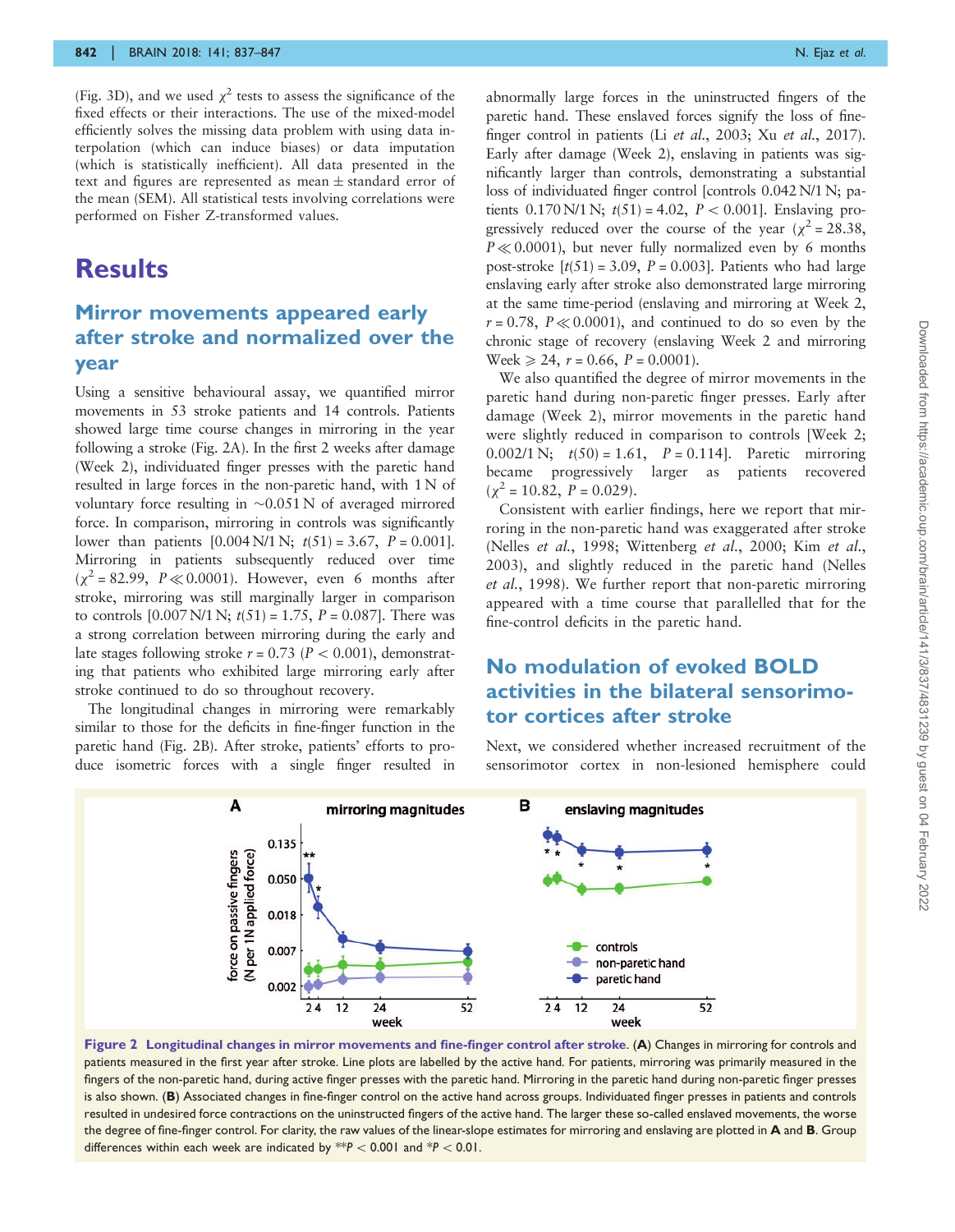<span id="page-8-0"></span>explain the time course of exaggerated mirror movements in the non-paretic hand. If mirroring is indeed caused by overactivation of the non-lesioned sensorimotor cortex, then the time course of these activations should resemble the time course changes in mirroring quantified earlier ([Fig. 2](#page-7-0)A). To test this idea, we used functional MRI to measure evoked activities in the hand area of S1/M1, in a smaller subset of participants from the same study cohort ([Table 1;](#page-5-0) 35 patients, 12 controls). Participants performed individuated finger presses inside an MRI scanner (Fig. 3A). During paretic finger presses, patients demonstrated the same mirroring and enslaving behaviour both inside and outside the scanner environments (Fig. 3B and C; mirroring,  $r = 0.89$ ,  $P \ll 0.001$ ; enslaving,  $r = 0.75$ ,  $P \ll 0.001$ ).

The resulting evoked BOLD responses in S1/M1 for patients were remarkably stable throughout recovery (Fig. 3D; statistics in [Table 2](#page-9-0)). For paretic hand presses, patients demonstrated the stereotypical pattern of evoked cortical responses seen for unimanual finger presses in healthy controls, which was characterized by an increase and reduction of BOLD responses in the contra- and ipsilateral sensorimotor cortices, respectively. There were no time course-related changes in evoked activities in either the contra- or the ipsi-lateral cortices, with activations in either hemisphere indistinguishable from the control group. In the post-stroke period, no consistent relationship was found between mirror movements in the non-paretic hand and activities in the contra- and ipsilateral sensorimotor cortices (Supplementary Table 1).

To summarize results from our first analysis, we report that the clear occurrence of the longitudinal changes in mirroring after stroke were not accompanied by overactivations in the sensorimotor cortices of either the non-lesioned or the lesioned hemispheres.

## Mirror movements were characterized by the recruitment of multiple fingers

Next, we were interested in understanding the pattern with which fingers in the non-paretic hand were recruited during mirroring. Specifically, we wanted to determine whether mirroring appeared primarily in the homologous fingers (indicating a cortical locus, see Introduction), or whether fingers in the non-paretic hand were recruited broadly



Figure 3 Evoked BOLD activities for finger presses in the primary somatosensory (S1) and motor (M1) cortices. (A) During the functional MRI task, patients and controls were required to produce either 1.8 N or 8% of the maximum voluntary force (MVF) on the instructed finger. Forces are expressed as a percentage of maximum voluntary force. Controls produced forces at  ${\sim}$ 40% of maximum voluntary force. From Week 4 onwards, forces produced by patients and controls were not significantly different (Week  $\geqslant 4;~\chi^2$  = 0.02, P = 0.887). (B) Measurements of mirroring on the non-paretic hand were highly correlated inside and outside the scanner environments. (C) Similarly, enslaving in the paretic hand was highly correlated for measurements inside and outside the scanner environments. Each dot in **B** and **C** represents the session measurement of a single patient. For clarity, the raw values of the linear-slope estimates for mirroring are plotted in B and C. (D) Evoked BOLD activities in contra- and ipsilateral S1 and M1 cortices due to paretic finger presses. Corresponding contra and ipsilateral activities in controls are depicted by the shaded green regions (mean  $\pm$  SEM).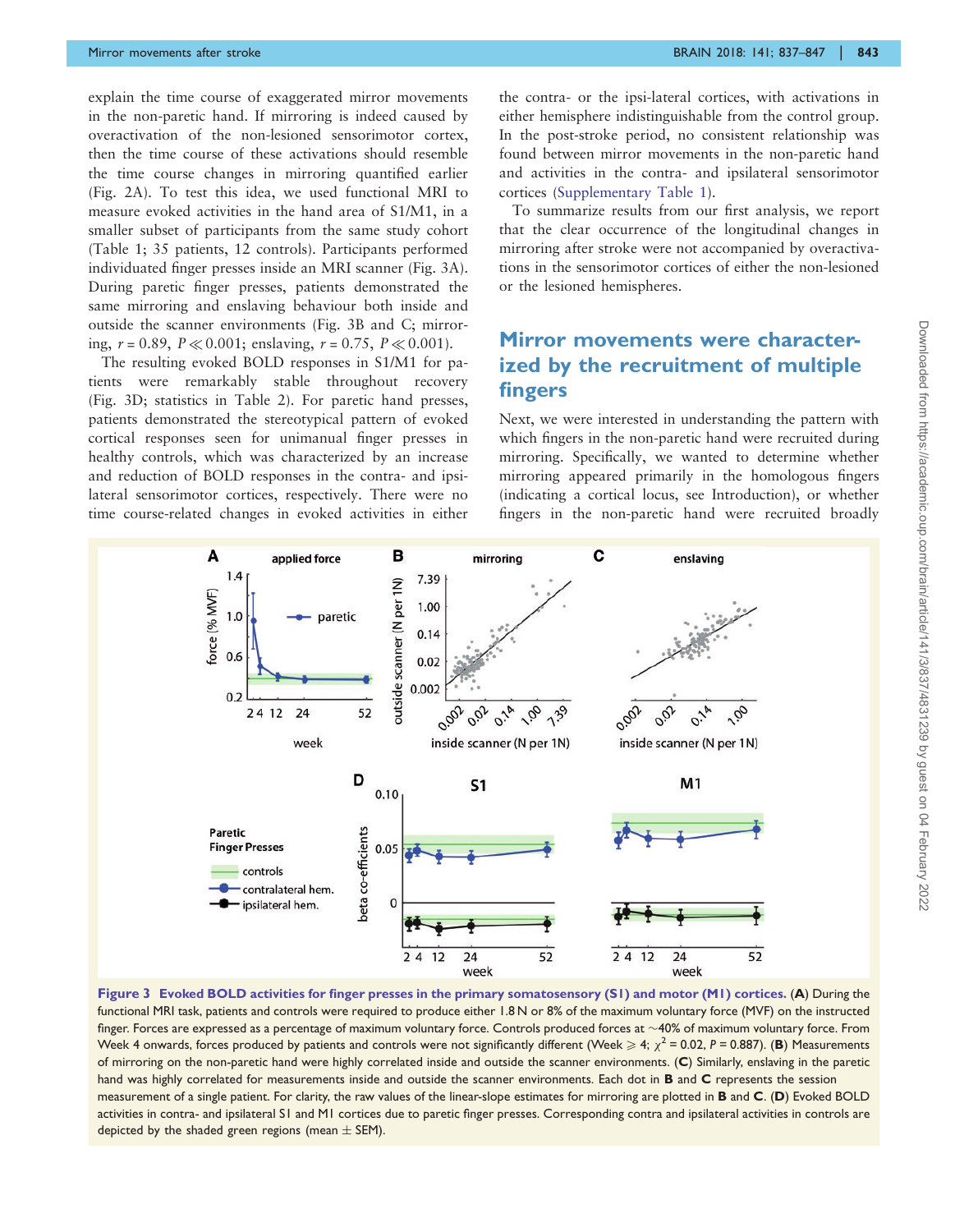|                              | Change over weeks |       | Similarity with controls |       |
|------------------------------|-------------------|-------|--------------------------|-------|
|                              |                   |       |                          |       |
| Activity for paretic presses |                   |       |                          |       |
| Contralateral (S1)           | 1.410             | 0.842 | 1.160                    | 0.282 |
| Contralateral (M1)           | 2.070             | 0.723 | 1.150                    | 0.285 |
| Ipsilateral (S1)             | 1.860             | 0.761 | 0.813                    | 0.367 |
| Ipsilateral (M1)             | 1.250             | 0.870 | 0.010                    | 0.915 |

<span id="page-9-0"></span>Table 2 Statistics for the functional MRI experiment

Statistics are shown for differences in contralateral and ipsilateral M1/S1 activations, across weeks (first two columns) and between patients and controls (last two columns).

(favouring a subcortical locus). We therefore characterized mirroring patterns across all active/passive fingers in both controls and patients (see 'Materials and methods' section).

The degree of mirroring in each passive finger as a function of the instructed finger can be seen in [Fig. 4A](#page-10-0). The overall patterns of mirroring across all active/passive finger pairs themselves were highly reliable, with split-half correlations being  $r > 0.85$  for both controls and patients (Supplementary Table 2). The first immediate observation is that mirroring was not restricted to the homologous fingers (diagonal), but that substantial effects could also be observed on non-homologous fingers (off-diagonal). To quantify this observation, we partitioned mirroring across the different active/passive finger pairs into their respective homologous and non-homologous components (see 'Materials and methods' section).

In controls, finger presses resulted in a broad recruitment of fingers in the passive hand. Finger presses in the active hand were highly individuated in nature, with 1 N of force on the instructed finger resulting in 0.042 N of enslaved forces (ratio of  $24.77 \pm 2.18$ ; [Fig. 2](#page-7-0)B). These finger presses resulted in mirroring across both homologous and nonhomologous fingers pairs. While homologous mirroring was, on average, larger than the non-homologous component  $[t(13) = 5.421, P = 0.0001]$ , some finger presses resulted in nearly equivalent effects on both [index finger presses;  $t(13) = 1.23$ ,  $P = 0.240$ , ring;  $t(13) = 0.88$ ,  $P = 0.398$ . Overall, forces in the passive hand were much more evenly distributed across fingers than the forces in the active hand [\(Fig. 4B](#page-10-0)), with the corresponding ratio between homologous and non-homologous mirroring components  $(1.61 \pm 0.16)$  being nearly 15 times smaller than the instructed/enslaving ratio on the active hand  $[t(13) = 28.26,$  $P \ll 0.0001$ . Thus, mirroring was not simply due to a symmetric digit-by-digit activation of the motor system, as predicted from the exact mirroring of cortical activity patterns across hemispheres ([Scherer](#page-12-0) et al., 2009; Liu et al.[, 2010;](#page-12-0) [Diedrichsen](#page-12-0) et al., 2013).

Similarly, in patients, finger presses with the paretic hand resulted in a broad recruitment of fingers in the non-paretic hand. The year-long changes in mirroring characterized earlier [\(Fig. 2A](#page-7-0)) were observed in both homologous and non-homologous fingers ([Fig. 4](#page-10-0)C; change over weeks: homologous, - $\chi^2$  = 71.35,  $P \ll 0.0001$ , non-homologous,  $\chi^2$  = 78.15,  $P \ll 0.0001$ , with homologous mirroring

being the stronger of the two ( $\chi^2$  = 24.53, P  $\ll$  0.0001). Critically, despite these longitudinal changes, the ratio between homologous and non-homologous mirroring  $(1.76 \pm 0.12)$  remained stable across weeks  $(\chi^2 = 1.16,$  $P = 0.885$ ) and was at the same level as healthy controls  $(\chi^2 = 0.10, P = 0.754)$ . Remarkably, when considering mirroring across all active/passive fingers irrespective of the homologous and non-homologous finger [\(Fig. 5\)](#page-10-0), a high degree of similarity between finger recruitment patterns for patients and controls was observed. Throughout recovery, mirroring patterns for patients looked like a scaled version of the corresponding control mirroring pattern.

To summarize, finger presses in patients, like controls, broadly recruited fingers in the passive hand. Throughout recovery, mirroring patterns for patients looked remarkably similar to scaled versions of the control pattern. The most parsimonious explanation for this similarity is that a single system is responsible for mirroring in controls, and it is upregulated in the non-paretic hand after stroke.

## **Discussion**

In this study, we characterized mirror movements in the nonparetic hand in 53 patients in the year following stroke. We have provided the first comprehensive characterization of the time course, as well as the pattern with which fingers in the non-paretic hand were recruited during individuated paretic finger presses.

Consistent with earlier findings, we found that mirroring was exaggerated in the non-paretic hand post-stroke (Nelles et al.[, 1998; Wittenberg](#page-12-0) et al., 2000; Kim [et al.](#page-12-0), [2003;](#page-12-0) Sehm et al.[, 2009\)](#page-12-0). We expanded upon these previous studies by showing that mirroring appeared early after stroke and diminished as the hand recovered function. Despite these time course changes in mirroring, we did not find any overactivations in the sensorimotor cortices in either hemisphere. These sensorimotor areas (M1/S1) provide the bulk of the inputs to the corticospinal pathways that provide fine-finger control ([Lemon, 2008](#page-12-0); [Porter and Lemon, 1993](#page-12-0); [Lemon, 2008](#page-12-0)), and the lack of evoked BOLD modulation in these areas suggests that a simple up/down regulation of overall activity is unlikely to be the mechanism of mirroring after stroke. Although we cannot completely rule out that BOLD responses might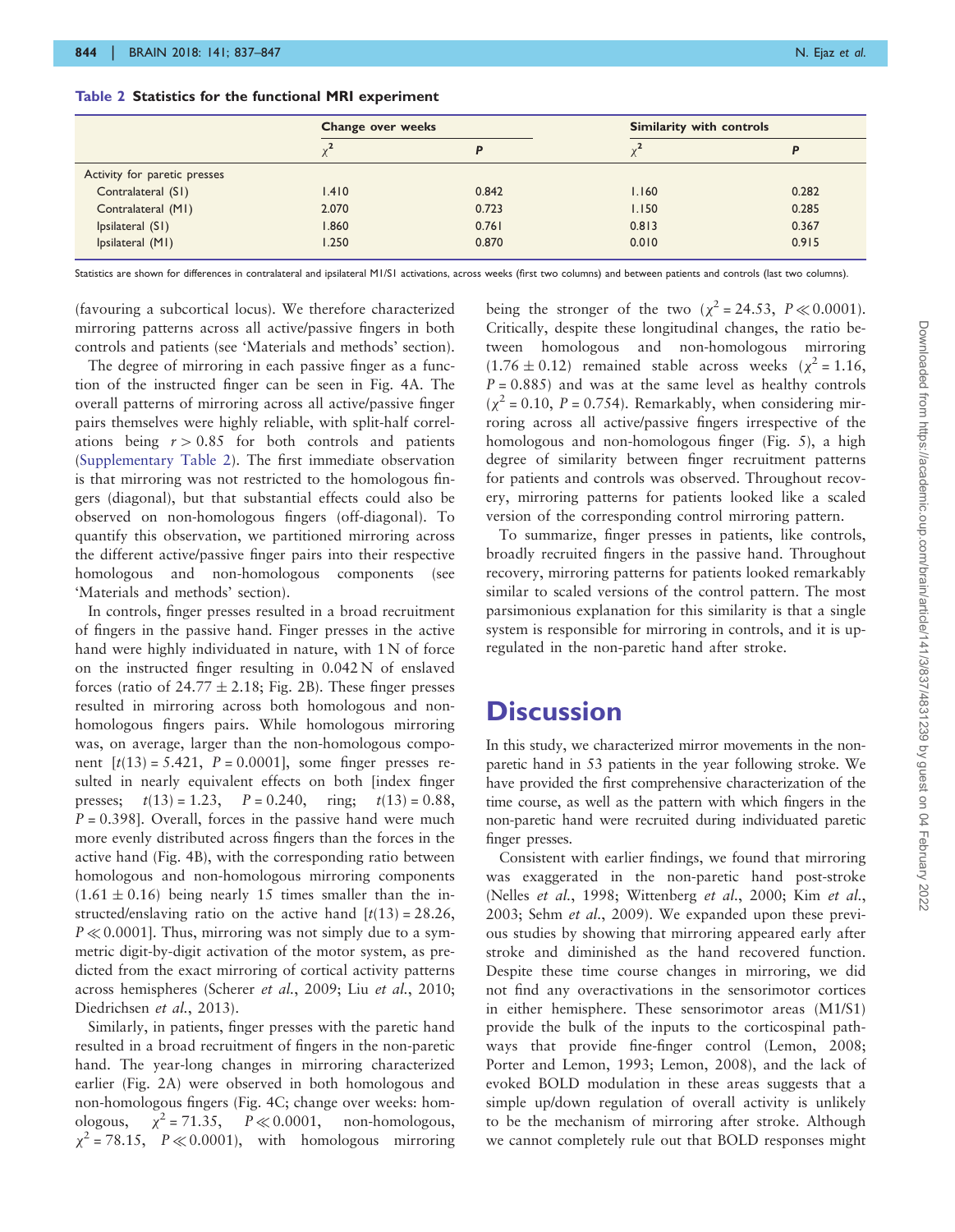<span id="page-10-0"></span>

Figure 4 Relative contributions of homologous and non-homologous components to mirror movements on the non-paretic hand. (A) Mirroring across all possible active/passive finger pairs for controls and patients (on non-paretic hand only). Rows and columns denote which finger was pressed on the active hand, and the finger on the passive hand that mirroring was estimated on, respectively. Diagonal and offdiagonal matrix entries represent mirroring across homologous and non-homologous finger pairs. (B) Individuated finger presses by controls resulted in enslaved forces on the passive fingers of the same hand and mirrored forces across homologous and non-homologous finger pairs. The ratio between instructed/enslaved forces within the active hand is shown in green, while the ratio between homologous and non-homologous mirroring components is shown in white. Shown here are data for controls averaged across all five measurement sessions. (C) Changes in homologous and non-homologous mirroring components on the non-paretic hand in the year following stroke. For clarity, the raw values of the linear-slope estimates for mirroring are plotted. (D) For patients, the ratios between instructed/enslaved forces on the paretic hand, and the ratio between homologous/non-homologous mirroring patterns are shown in the left and right panels, respectively.



Figure 5 Stability of mirroring pattern during stroke recovery. (A) The average mirroring patterns across all active/passive finger pairs are shown for patients (Week 2) and controls. For clarity, the raw values of the linear-slope estimates for mirroring are plotted in A. Similarity between the patterns for patients and controls was high, even in the early period after stroke (Week 2,  $r = 0.88$ ,  $P \ll 0.0001$ ). (B) Correlations between mirroring patterns for patients and controls remained unchanged throughout recovery ( $\chi^2$  = 1.87, P = 0.760). The pattern correlations for patients and controls were also close to noise ceilings; i.e. the maximum possible pattern correlations possible given the measurement noise on mirroring patterns for each control (see 'Materials and methods' section).

have been insensitive to subtle changes in sensorimotor activity required to produce the small forces during mirroring, our results contradict earlier studies that have argued that exaggerated non-paretic mirroring is caused by overactivations in ipsi- or contralesional M1/S1 [\(Wittenberg](#page-12-0) et al.[, 2000;](#page-12-0) Kim et al.[, 2003; Cincotta and Ziemann,](#page-12-0) [2008\)](#page-12-0). These results question the validity of trans-callosal model of stroke recovery ([Di Pino](#page-12-0) et al., 2014) as an explanation for mirror movements in the non-paretic hand. Rather, the lack of activity modulation in either the lesioned and non-lesioned sensorimotor cortices hints at a subcortical origin for these mirror movements.

Additional evidence for a subcortical locus comes from our inspection of the exact pattern of mirrored forces in the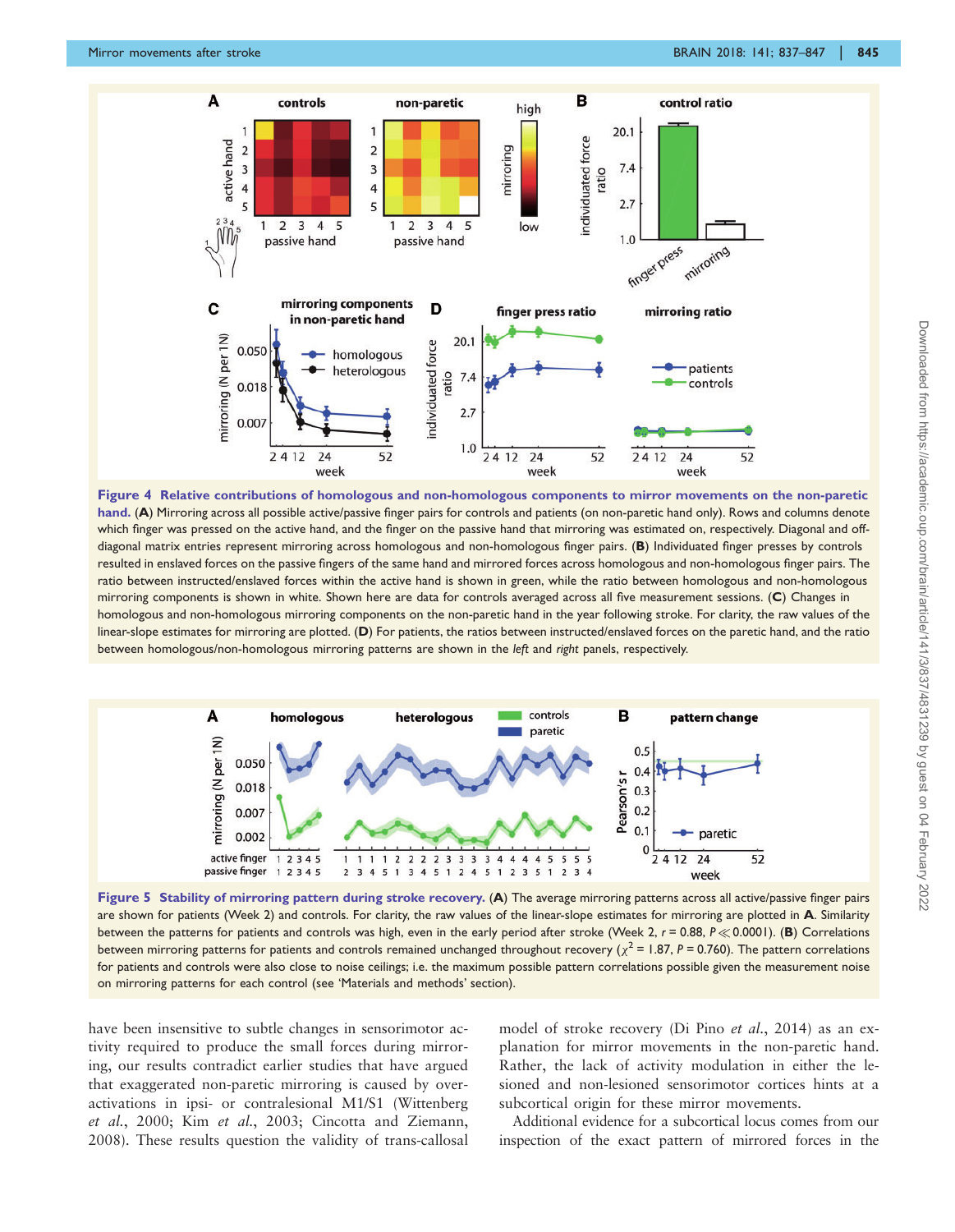non-paretic hand. We quantified the distribution of mirrored forces across homologous and/or non-homologous fingers. We argue that cortical contributions to mirroring would manifest themselves primarily in the homologous fingers. This prediction is based on recent functional MRI studies that show that the activity patterns in sensory-motor cortices during ipsilateral movements are highly correlated with those evoked by contralateral movements [\(Diedrichsen](#page-12-0) et al., [2013](#page-12-0)). Indeed, these ipsilateral patterns can be completely modelled as scaled-down versions of the activity patterns for the mirror-symmetric finger [\(Diedrichsen](#page-12-0) et al., 2017). We therefore would expect that the mirroring generated cortically would be a scaled down, but otherwise identical version of the force pattern generated in the active hand.

In contrast, mirror movements generated through subcortical pathways should result in very different forces across fingers of the non-paretic hand. Subcortical pathways such as the reticulospinal system can only support limited finger individuation ([Lawrence and Kuypers, 1968](#page-12-0)b; [Soteropoulos](#page-12-0) et al.[, 2012](#page-12-0)), and would hence lead to a broad distribution of mirrored forces across non-paretic fingers. Two results from this study point towards a subcortical origin of mirror movements. First, we found that non-paretic fingers were broadly recruited during mirroring, with the ratio of forces between homologous and non-homologous fingers being  $\sim$ 1.7, much lower than what would be expected from ratio of active/enslaved forces in the paretic hand  $(\sim 7.4)$ . Second, the mirroring pattern across all active/passive fingers looked remarkably similar for patients and controls, with the patient pattern resembling a scaled version of the control pattern, suggesting that the system that is responsible for mirroring in controls is upregulated after stroke. It is worth pointing out that part of this similarity could be due to similar musculoskeletal features of the hand across individuals. Nevertheless, the most parsimonious explanation is that mirror movements are caused by a subcortical system with limited individuation capability that is upregulated after stroke.

One candidate subcortical pathway for mirror movements is the reticulospinal system [\(Lawrence and Kuypers,](#page-12-0) [1968](#page-12-0)b; Riddle et al.[, 2009](#page-12-0); [Baker, 2011](#page-12-0); [Soteropoulos](#page-12-0) et al.[, 2012;](#page-12-0) Zaaimi et al.[, 2012\)](#page-12-0). The reticulospinal system provides input to both proximal and distal muscles of the upper limb (Riddle et al.[, 2009; Baker, 2011;](#page-12-0) [Soteropoulos](#page-12-0) *et al.*, 2012) and could therefore contribute to the control of finger movements. One piece of supportive evidence for the role of the reticulospinal system in mirroring comes from comparing the patterns of upper limb muscle recruitment during mirroring in humans, with muscle responses measured following stimulation of subcortical pathways in primates. For instance, in young children, flexion of the elbow joint results in mirroring mostly on the extensor muscles of the opposing elbow ([Missiuro,](#page-12-0) [1963](#page-12-0)). This recruitment of ipsilateral flexors and contralateral extensor shoulder muscles is a prominent muscle activity pattern observed during stimulation of neurons in the ponto-medullary reticular formation [\(Herbert](#page-12-0) et al., 2010; [Hirschauer and Buford, 2015](#page-12-0)).

If recovery of paretic hand function relies increasingly on the capacity of the reticulospinal system to compensate for cortical damage (Xu et al.[, 2017\)](#page-12-0), and if the reticulospinal system is responsible for contributing towards mirror movements, then how does mirroring reduce over the same time while paretic hand function recovers? One possible answer to this puzzle could be that reduction of non-paretic mirroring and paretic hand recovery both rely on the ability of spared corticospinal ([McNeal](#page-12-0) et al., 2010) and cortico-sub-cortical connections ([Herbert](#page-12-0) et al., 2015) to regain control over the reticulospinal system. It's very likely that the reticulospinal system is activated during hand use even in healthy individuals, especially during grasping, but that its overall expression is modulated by cortical sensorimotor areas through cortico-subcortical connections. This shared cortico-subcortical control of hand function would predict that the reticulospinal system activates preferentially during grasping where the production of high-force levels is required, but remains relatively silent during the production of fine-individuated movements. A loss of cortical input might therefore up regulate contributions from the reticulospinal system post-stroke leading to compensatory control of the paretic but exaggerated mirroring in the non-paretic hands, respectively. During the course of recovery, a reduction in both enslaving and mirroring would then be reliant on the capacity of sensorimotor areas in the lesioned and non-lesioned hemispheres to re-establish a modulatory influence on the reticulospinal tract.

In conclusion, we have provided a detailed characterization of both the time course and pattern of mirror movements following stroke. Our results suggest that interactions between cortical and subcortical motor areas are critical to hand recovery after stroke. Our study raises the exciting possibility that mirror movements can offer a window through which these interactions can be studied.

## Web resources

Behavioural dataset available at: https://github.com/nejaz1/ mirroring2017 Preprint posted on bioRxiv.

## Acknowledgements

We would like to thank the tireless work of the many therapists and research associates that helped in the different facets of this project. We would also like to thank the patients for their valuable time and effort.

# Funding

The main study was supported by a James S. McDonnell Foundation award (JMSF 220020220) to J.W.K. Additional support came from a Scholar Award from the James S. McDonnell Foundation and a Grant from the